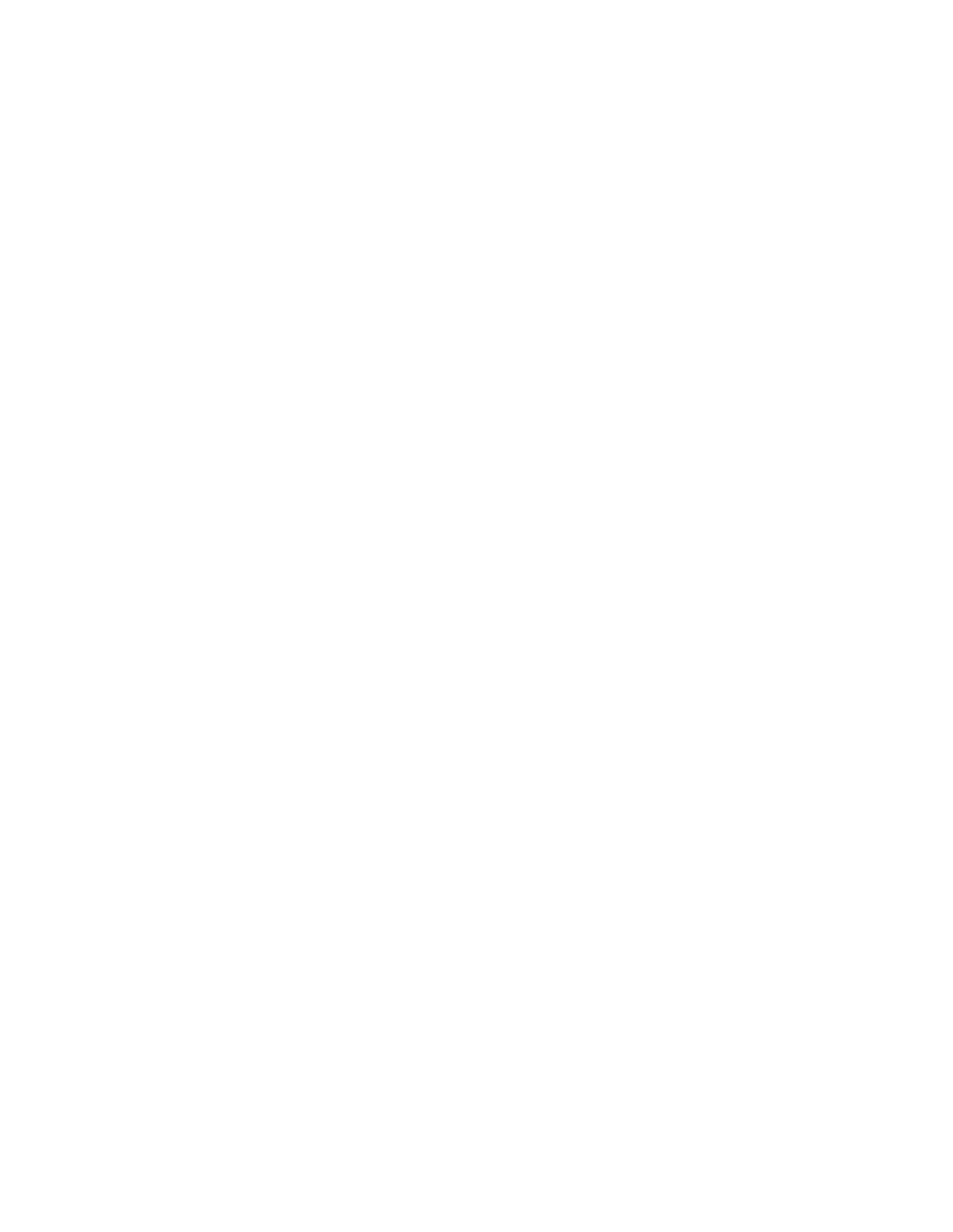Alberta's *Municipal Government Act*, the 2018 Matters Relating to Assessment Complaints Regulation, and the 2018 Matters Relating to Assessment and Taxation Regulation are the source for the information in this guide. If there are differences between the information in the Act and regulations, and what is presented in this guide, the legislation and regulations take precedence.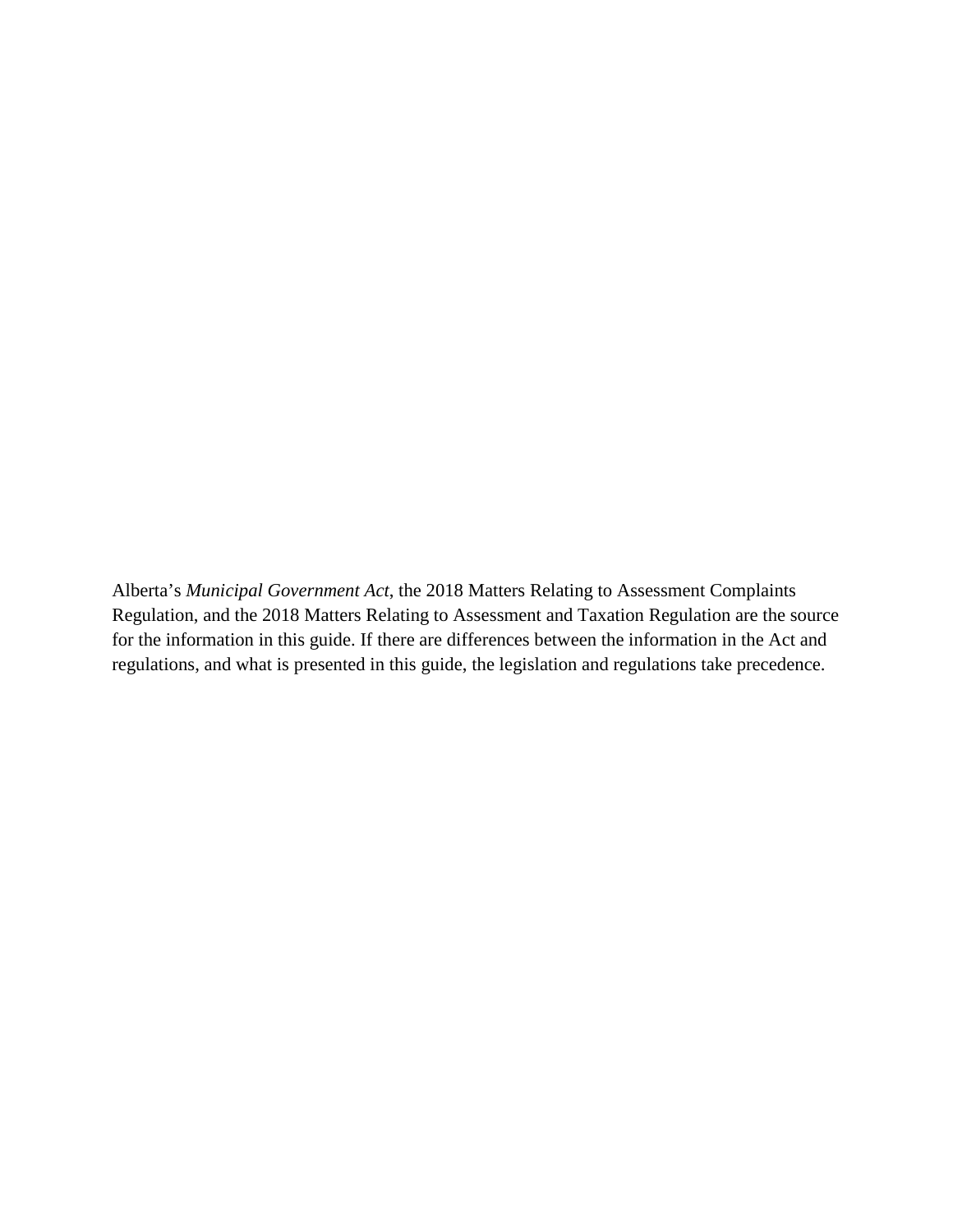# **Table of Contents:**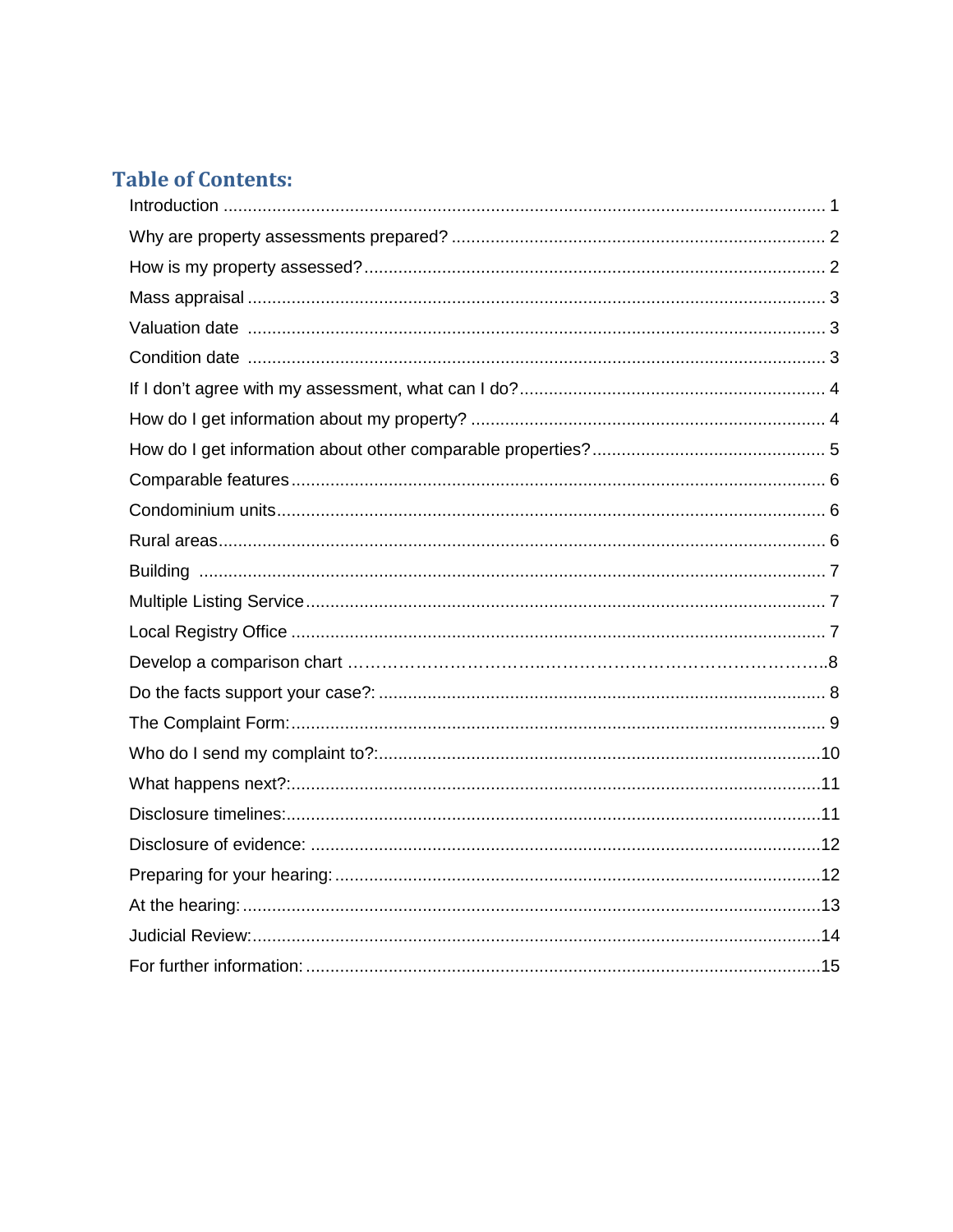#### <span id="page-4-0"></span>**Introduction**

If you own a residence or business, this guide will help you understand the assessment complaint process in Alberta. This guide will assist you in filing a property assessment complaint and it offers ideas on how to prepare for your hearing with an assessment review board.

This is only a guide and is not mandatory to use when filing an assessment complaint. It may help you gather the information you need to determine if you will proceed with a complaint and to clarify in your own mind how best to present your case to the assessment review board.

You may also wish to get further help from a tax agent, appraiser, lawyer, or other persons experienced in assessment complaints. You may have one or more of these people present your case to the board.

This guide will be of help if your property has been assessed on the basis of its market value. Farmland and industrial machinery and equipment are assessed using a regulated process. For information on the assessment of these properties, contact your municipality's assessor.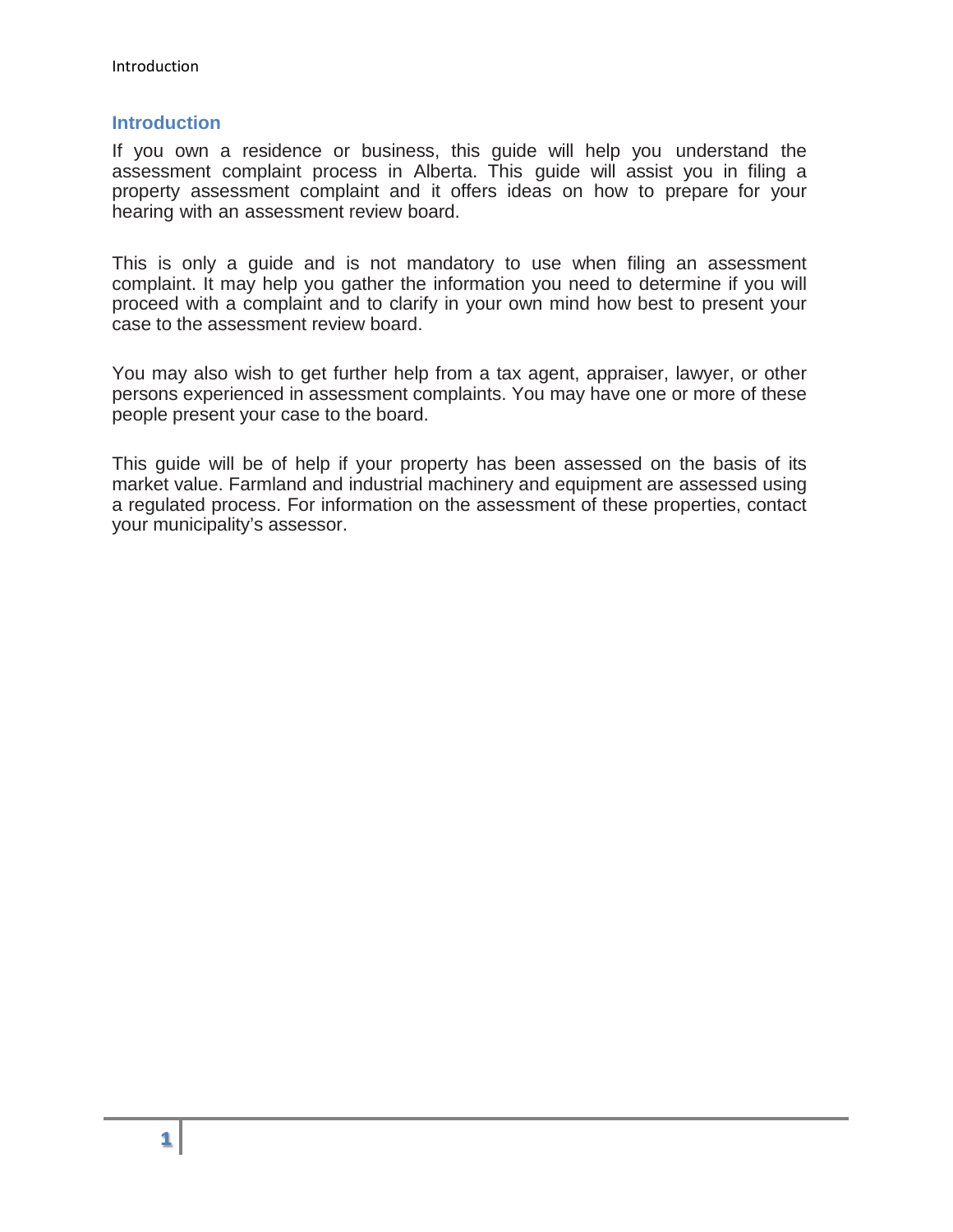#### <span id="page-5-0"></span>**Why are property assessments prepared?**

The assessment process establishes the value of a property in relation to other similar properties. The purpose of property assessment is to distribute property tax fairly among property owners in a municipality.

The assessment of a property does not in itself generate property taxes. Property taxes are generated when the tax rate, established by your municipality, is applied to the assessed value of your property. Your municipality sets its tax rate based on the amount of revenue it needs for local programs and services.

Property tax dollars pay for municipal services such as police and fire protection, roads, waste management, parks and recreation, and capital projects.

Your property tax bill also includes a school tax, which is collected by your municipality and submitted to the province. The province uses the school tax to help pay for primary and secondary education programs. Your property tax bill may also include local improvement taxes or other municipal taxes.

**Note: You cannot file a complaint about the tax rate with an assessment review board, nor appeal it to the Court of Queen's Bench of Alberta. Neither of these can change tax rates or the services that are provided by a municipality.**

**If you have specific concerns about these matters, you may wish to discuss them with the administration or council of your municipality.**

#### <span id="page-5-1"></span>**How is my property assessed?**

In Alberta, residential and most commercial property is assessed on the basis of a property's market value.

Market value is defined as the price a property might reasonably sell for after adequate time and exposure to an open market when sold by a willing seller to a willing buyer.

Provincial regulation states that property assessments must reflect typical market conditions as of July 1 in the previous year.

To calculate your assessment, assessors look at property characteristics such as the size, type, and age of your property, as well as its location, style, condition, upgrades, and lot size. The selling prices of similar properties in the same neighbourhood or similar areas are also considered.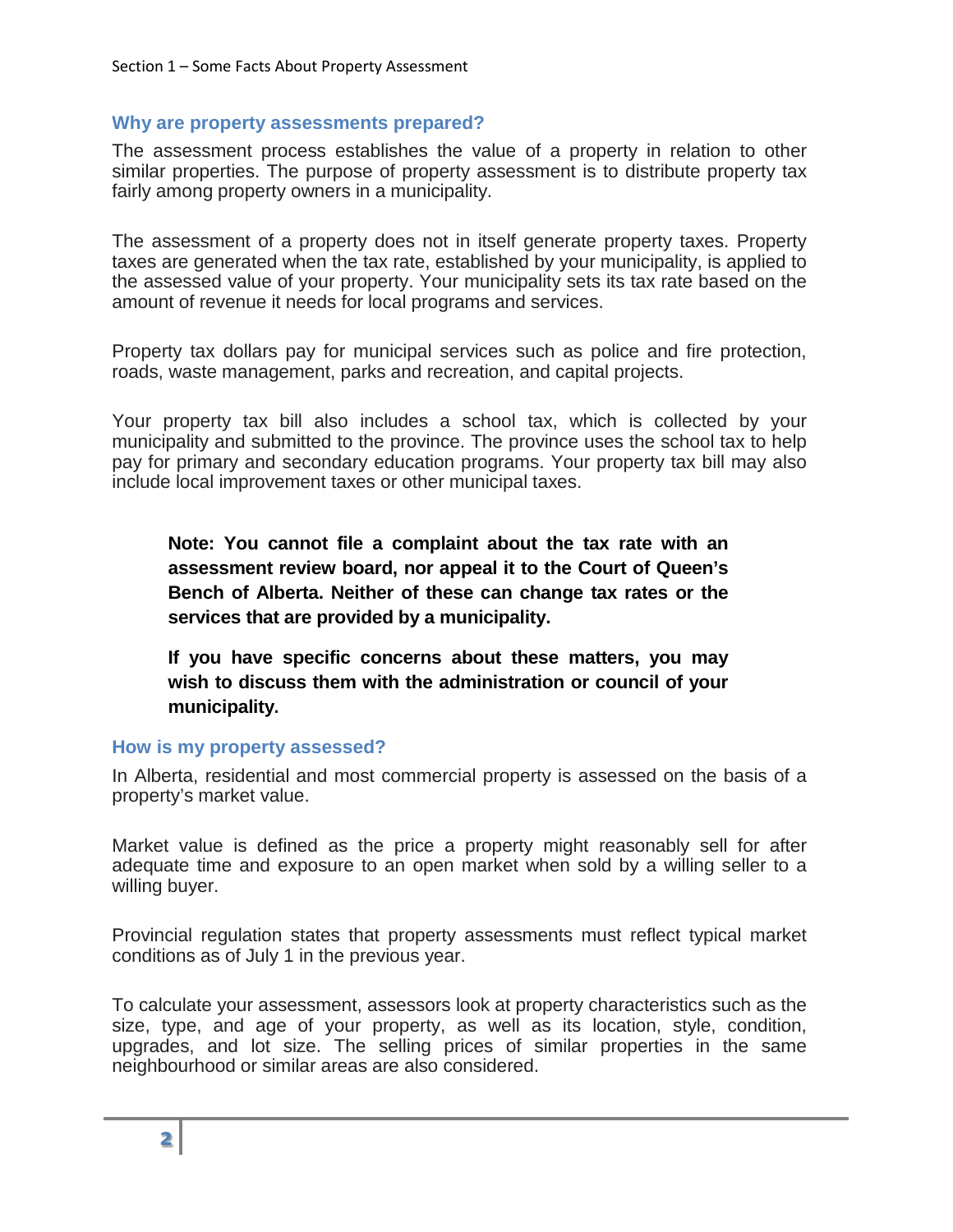#### <span id="page-6-0"></span>**Mass appraisal**

An appraisal is an estimate of value. Properties in Alberta are assessed using a method called mass appraisal. Mass appraisal is the process of valuing a group of properties as of a given date, using common data, mathematical models, and statistical tests. Mass appraisal techniques allow assessors to accurately value a large number of properties in a short period of time.

#### <span id="page-6-1"></span>**Valuation date**

To ensure properties are assessed fairly, the province of Alberta sets a specific date to value all property for assessment purposes. The valuation date established by legislation is July 1 of the assessment year. In other words, the assessment you receive this year shows the estimated market value assessment of your property on July 1 in the previous calendar year.

*Example: The assessed value of your property on your 2018 assessment notice is based on the estimated market value of your property on July 1, 2017.*

### <span id="page-6-2"></span>**Condition date**

The second legislated date in the valuation process is the condition date. This is the date on which the characteristics and physical condition of the property is recorded for property assessment purposes. Under Alberta legislation, the condition date for property other than designated industrial property is December 31. For example, for the 2018 tax year, the condition date would be December 31, 2017. This means although the value of the property reflects the market conditions as of July 1, it must also reflect the physical condition of the property as of December 31.

*Example: If a garage has been added to the property during 2017, the property assessment for 2018 would be based on its market value as of July 1, 2017, including the garage.*

*The 2017 property assessment would not have included the garage because the garage was not built by the condition date (December 31, 2016).*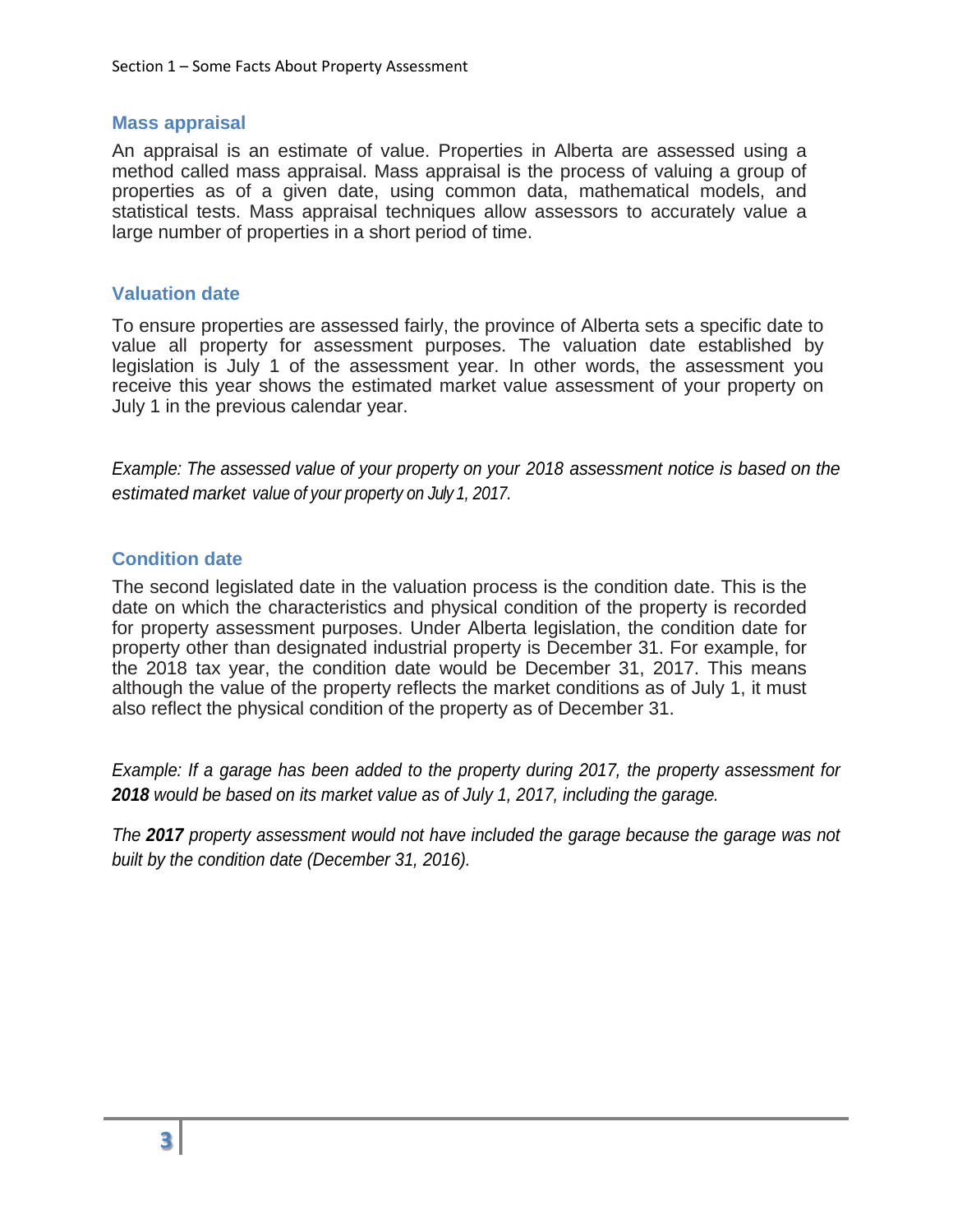#### <span id="page-7-0"></span>**If I don't agree with my assessment, what can I do?**

Review your property information to make sure the description of your property is accurate. This is an important step. If you believe information about your property is not correct, arrange a meeting with your municipality's assessor. Discuss any problems that might affect your property's value (for example, a major structural problem such as a cracked foundation).

Find out if these problems were taken into account when your assessment was prepared. The assessor can re-inspect your property and correct the information if necessary.

### **Note: It is your responsibility to contact your municipal office and check your property record to make sure the details are accurate.**

You can also compare your assessment with other assessments of similar properties in your neighbourhood. Talk with a professional appraiser, assessor, or realtor who can estimate your property's comparative value in the current market.

Remember the value shown on your assessment notice is based on the estimated value of your property on July 1 in the previous year.

### <span id="page-7-1"></span>**How do I get information about my property?**

You are entitled to receive all documents, records and other information in respect of your property that the assessor has in their possession at the time of the request, such as:

- information about the parcel of land including legal description, civic address, the use of the land, the size of the parcel of land, etc.
- information about the improvements including classification, type of improvement, and interior and exterior characteristics, such as number of rooms, quality, size or measurement of any improvements, physical condition, site improvements, etc.
- key factors, components and variables of the valuation model applied in preparing the assessment of property including site area, ancillary site improvements, location, physical condition, and adjustments for time.
- property related information including building permits, inspection reports, and sales information.

Alberta legislation requires that a municipality must provide this information to you within 15 days from the date of your request, or make reasonable arrangements for you to see the information at the municipality's office. For further information on this, you can refer to the information pamphlet "Access to Property Assessment Information" available on the Municipal Affairs website or from your municipality.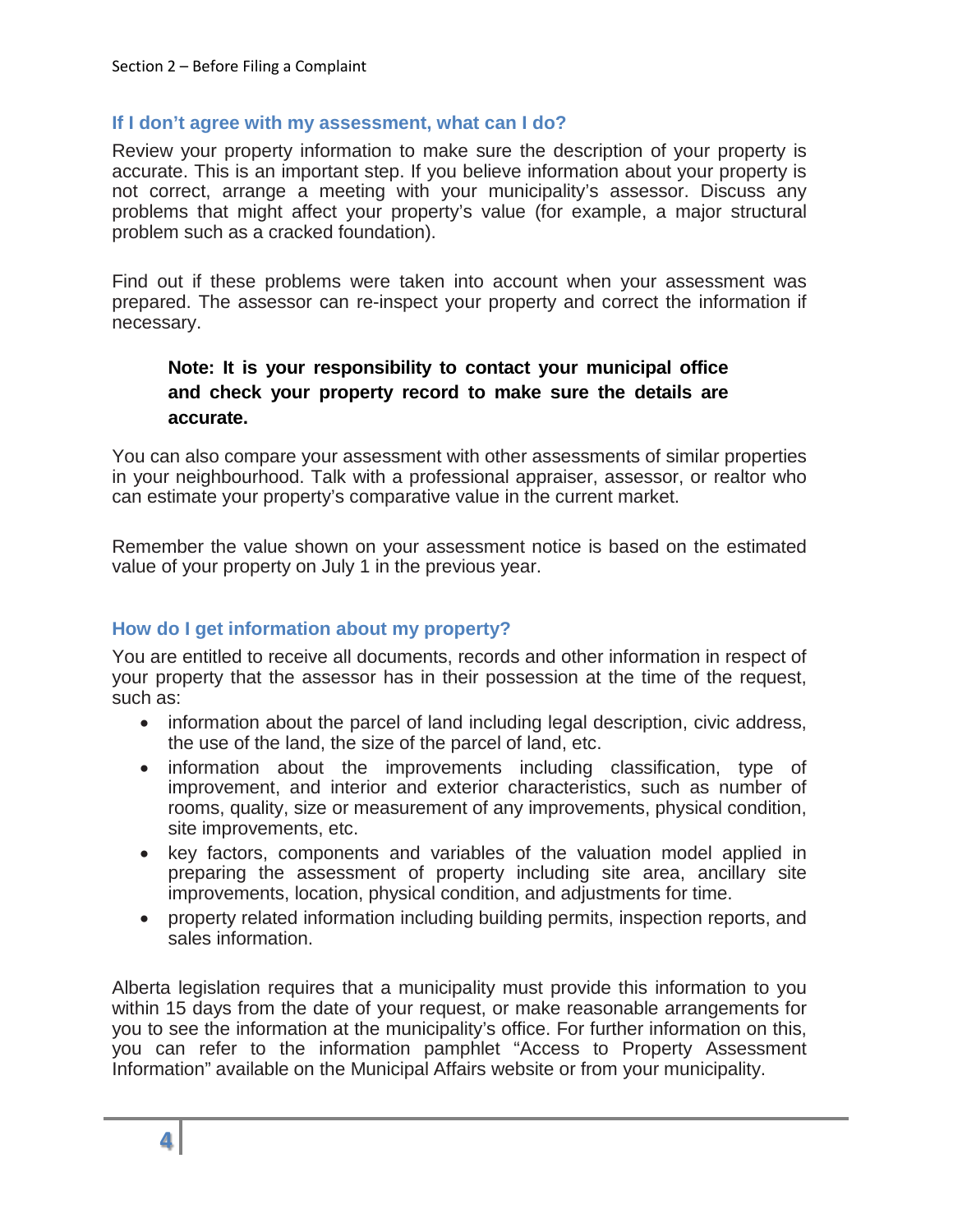### **Tip: Your municipality may have your property information available online.**

### **Tip: Free access to the Internet is available to library cardholders in most libraries.**

Look for sales data on properties similar to yours (size, age, location) that sold close to July 1 in the assessment year. The data that you collect on these "comparison" properties will help you to estimate the market value of your property.

### <span id="page-8-0"></span>**How do I get information about other comparable properties?**

In addition to the above sources of information, you are entitled to receive from your municipality a summary of information on similar properties to yours such as:

- a description of the parcel of land and any improvements to identify the type and use of the property;
- the size and measurements of the parcel of land;
- the age and size or measurement of any improvements;
- the key attributes of any improvements to the parcel of land;
- the assessed value and any adjustments to the assessed value of the parcel of land; and
- the key factors, components and variables of the valuation model applied in preparing the assessment of property.

You may request summary information on up to five comparable properties. Alberta legislation requires that a municipality must provide this information to you within 15 days from the date you requested the information. For further information, please refer to the information pamphlet "Access to Property Assessment Information" available on Alberta Municipal Affairs' website or from your municipality.

### **Tip: Your municipality may have comparative value information available online.**

If you believe a municipality has failed to comply with your information request under section 299 or 300 of the *Municipal Government Act*, you may write to the Minister of Municipal Affairs who will review whether the municipality provided the required information.

Once you have filed an assessment complaint with the assessment review board, the municipality is no longer required to fulfill a section 299 or 300 request for information until after the complaint has been heard and decided upon.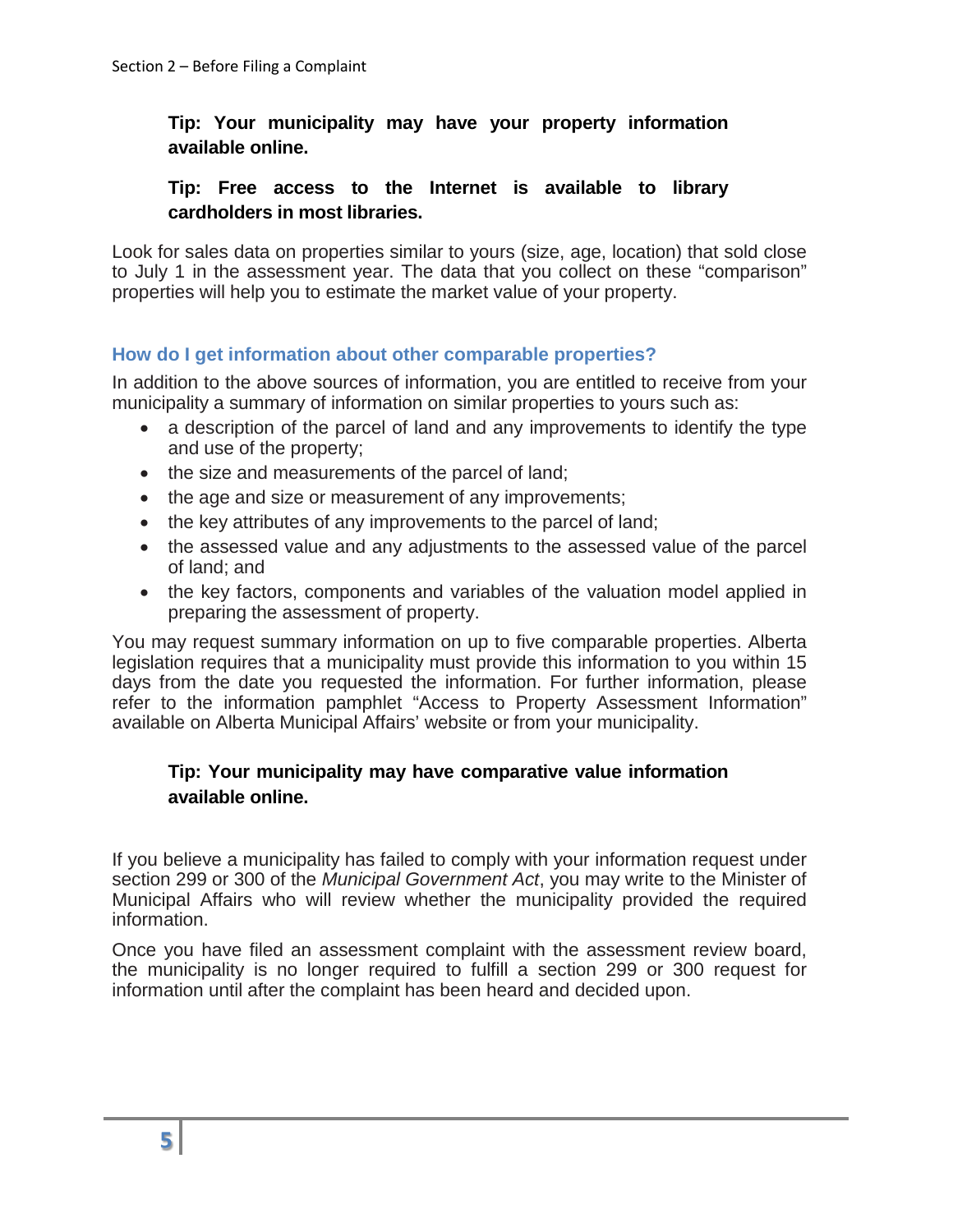# <span id="page-9-0"></span>**Comparable features:**

Look at the recent sale prices of properties that are comparable to yours in terms of the following characteristics or features:

- Location (neighbourhood, access to transportation, open space,etc.)
- Services (near schools, recreation facilities, shopping, etc.)
- Lot size
- House size
- Age of house
- Landscaping
- Number and size of bathrooms
- Basement (finished or unfinished)
- **•** Fireplaces
- Garage/carport
- **•** Outbuildings
- Major or minor repairs needed
- Environmental problems (odours, high traffic, loud noise, etc.)

# <span id="page-9-1"></span>**Condominium units:**

If you own a condominium unit, you might also want to compare features such as:

- What floor the unit is on
- View
- Location of the unit (corner, inside, or end unit)
- Floor plan
- Parking (underground, surface, or street)
- **•** Elevators
- Other features (health club, party room, swimming pool, tennis court, etc.)

### <span id="page-9-2"></span>**Rural areas:**

If you live in a rural area, you may have to look further than your neighbours to find comparable properties. If this is the case, remember that market conditions and selling prices may vary significantly in different locations and regions. If you own property in a rural setting, consider the following when looking for properties that are comparable to yours:

- Land area or dimensions
- Site improvements
- Non-assessable improvements
- Services (garbage, water, sewer, etc.)
- Location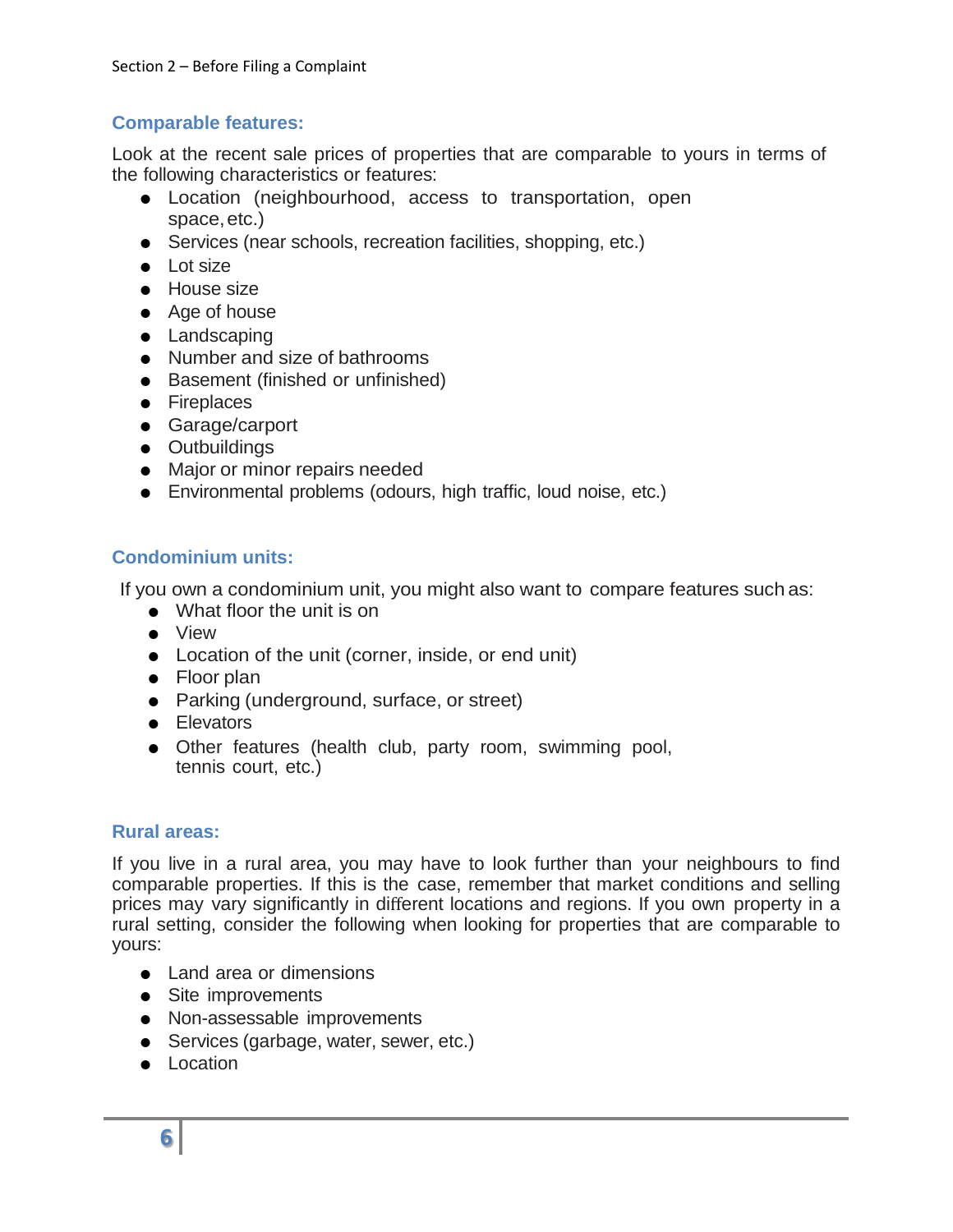### <span id="page-10-0"></span>**Building:**

- **•** General description
- Number of bedrooms
- Finished area
- Number of bathrooms
- Year built
- Basement
- Outbuildings
- Number of storeys

The following are a number of ways you can find sales information on properties comparable to your own:

### <span id="page-10-1"></span>**Multiple Listing Service**

Search the Multiple Listing Service database on the internet (at www.realtor.ca). This is a collection of properties listed for sale in your community through a real estate office. If you are using this service, search for properties with characteristics and in neighbourhoods that are similar to yours. When entering the features of your home for your search, be sure to specify a "minimum" and "maximum" that match your property. For example, if you own a three-bedroom house, search for comparison properties with a "minimum" and a "maximum" of three bedrooms.

# **Note: MLS listings are representative of current market conditions and may not reflect market value as of the July 1 valuation date or the December 31 condition date.**

### <span id="page-10-2"></span>**Local Registry Office**

Go to your local registry office to search for recent sale prices. There will likely be a fee for this service. To find the nearest registry office, look in the Yellow Pages under License and Registry Services. Get a computer printout of the search at the registry office. Make sure the "declared value" of the property (usually the same as the sale price) is on the computer printout. Keep copies of the search results to bring to your hearing.

**Tip:Youwill need the legal land description of the properties you want to search for when you go to the registry office. You can find this information on the assessment roll at your municipal office by first looking up the street addresses of the properties. The legal land descriptions may also be available on your municipality's website.**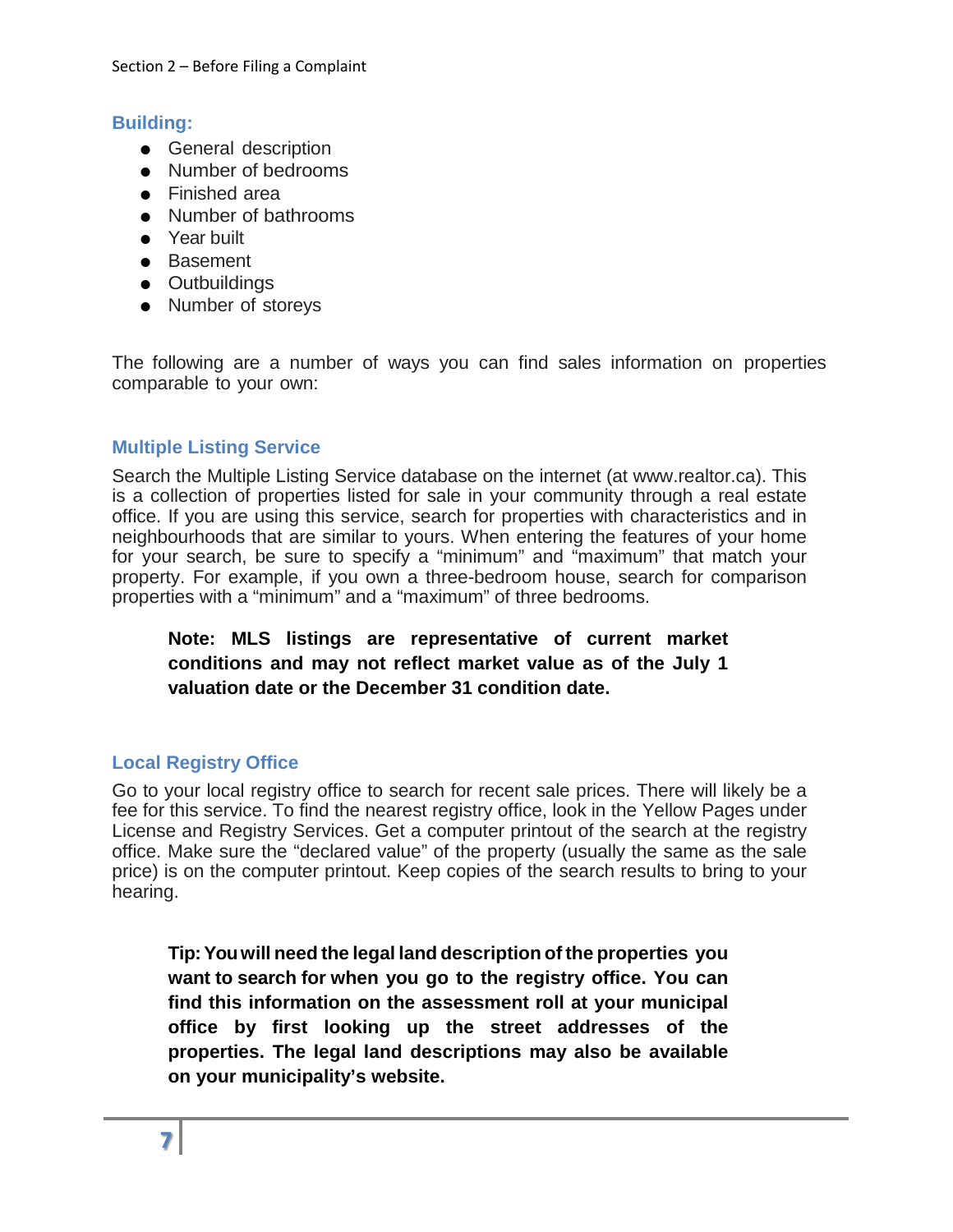#### **Develop a comparison chart**

By now, you should have enough information to compare your assessment to assessments of similar properties. You should have an idea of whether your assessment is a fair estimate of the value of your property in comparison to other similar properties.

Look at the property characteristics and details that might affect the value or price of your property and the comparison properties. If you list these comparable properties in a chart, the assessor can review your evidence at a glance. If the assessor agrees the original assessment or tax notice is not accurate, a new assessment or tax notice can be issued.

### **Tip: All of the information gathered, including the chart, will be useful evidence at an assessment review board hearing.**

Here is an example of how the chart may look.

| <b>PUTTING ANTIBATIONITY ATTACK</b> |               |              |         |         |         |              |              |  |
|-------------------------------------|---------------|--------------|---------|---------|---------|--------------|--------------|--|
|                                     | Sale<br>price | Sale<br>date | Feature | Feature | Feature | Feature<br>4 | Feature<br>5 |  |
| Property 1 (include<br>address)     |               |              |         |         |         |              |              |  |
| Property 2 (include<br>address)     |               |              |         |         |         |              |              |  |
| Property 3 (include<br>address)     |               |              |         |         |         |              |              |  |

**Sample Comparison Chart**

### <span id="page-11-0"></span>**Do the facts support your case?**

Make sure you have enough information to demonstrate your property is similar to those you have selected as comparable properties and the assessed value of your property differs significantly from those properties.

Choose comparable properties located in your neighbourhood. Properties outside your neighbourhood may be affected by factors that may cause prices to differ significantly from those in your neighbourhood. If this is the case, it would not be feasible to use these properties to compare to your own.

If possible, take photographs of the outside of the compared properties and of your own. Contact your municipality to get a map of the neighbourhood and mark the locations of all the properties on a map of the area.

If after reviewing the information about your property and comparative properties, and if you are unable to come to an agreement about your assessment with the assessor, you can file a complaint with your municipality's assessment review board.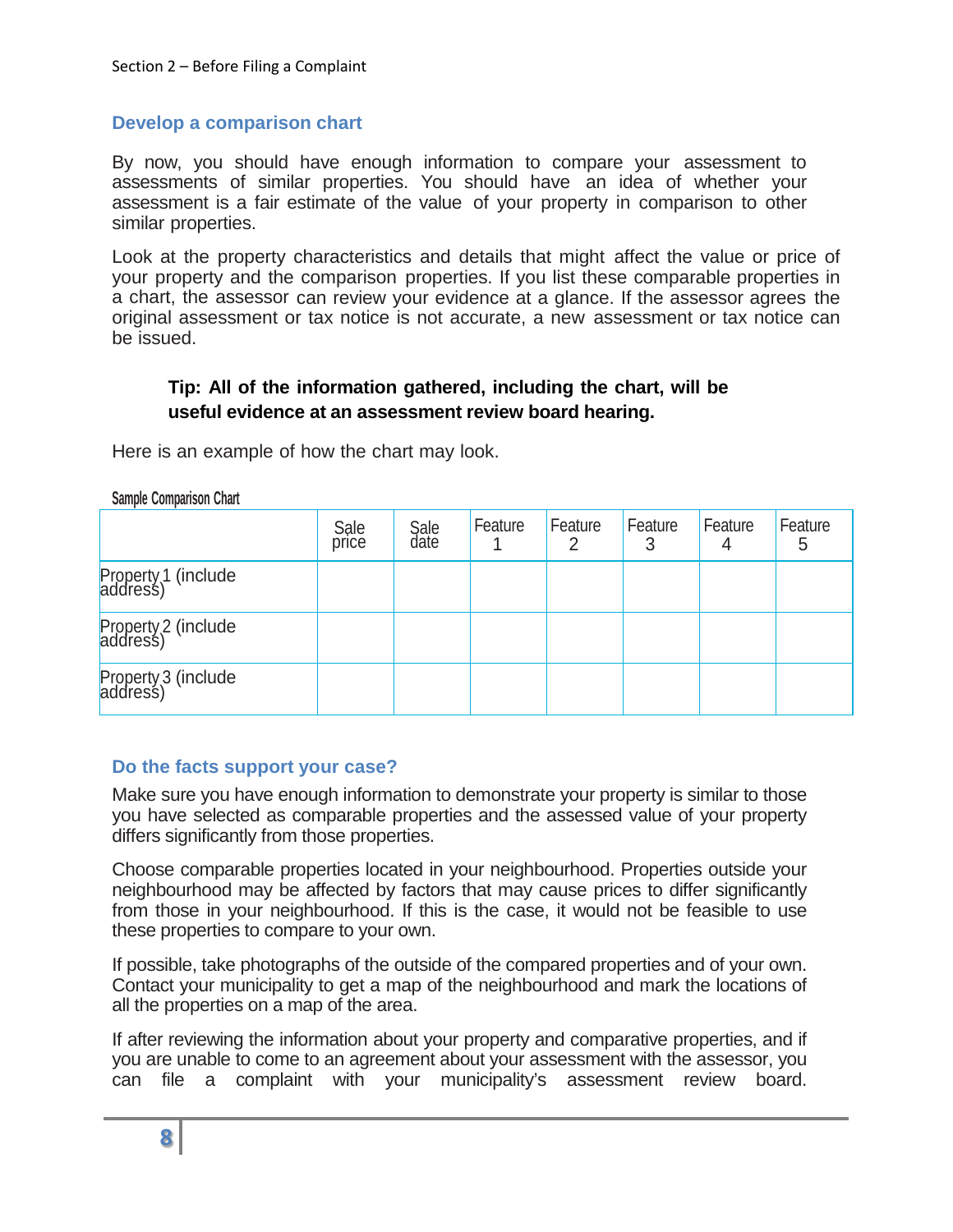You have 60 days from the notice of assessment date on your assessment or tax notice to file a complaint with the clerk of the assessment review board.

An assessment complaint must be filed using the Government of Alberta "Assessment Review Board Complaint Form" (form number LGS1402). This form may be included with your assessment or tax notice, or provided by your municipality upon request. You can also download it from Municipal Affairs' website at: [www.municipalaffairs.alberta.ca.](http://www.municipalaffairs.alberta.ca/)

### <span id="page-12-0"></span>**The Complaint Form**

It is important to complete all fields on the complaint form that are relevant to your property. This will help the assessment review board clerk schedule the appropriate time for your hearing and allow the board members to familiarize themselves with your case prior to the hearing.

#### **Section 1 – Notice Type**

In this section you will indicate what type of assessment or tax notice you received. The type of notice you received will be indicated on the notice, for example, "Annual Assessment" or "Supplementary Assessment".

#### **Section 2 – Property Information**

This section identifies your property within the municipality. The assessment roll or tax roll number is unique to your property and is indicated on your assessment notice or tax notice. The address or legal land description further verifies the property under complaint. It is important to identify your property type so the clerk of the assessment review board can schedule your hearing with the proper board. For example, if you own a house in the city, you would select the "Residential property with 3 or less dwelling units". If you own a residence that is located on a farm, you would select "Residential property with 3 or less dwelling units" and "Farm land".

### **Section 3 – Complainant Information**

This is where you identify who is filing the complaint on the property described in section 2. For example, if you are going to have a family member or friend represent you at the hearing, you would identify them in this section. It is important for the municipality and the assessment review board to know who the complainant is because confidentiality could be an issue.

If you have hired someone to file the complaint and represent you at the hearing, you must identify them in this section and submit the Assessment Complaint Agent Authorization form along with the complaint form.

#### **Section 4 – Complaint Information**

This is where you identify the specific issues (matters) you are filing the complaint about. On the back of the complaint form you will find a list numbered 1 to 10 of the matters a complaint can be about. Check the corresponding box on the front of the complaint form. You can check more than one box if your complaint is about more than one matter.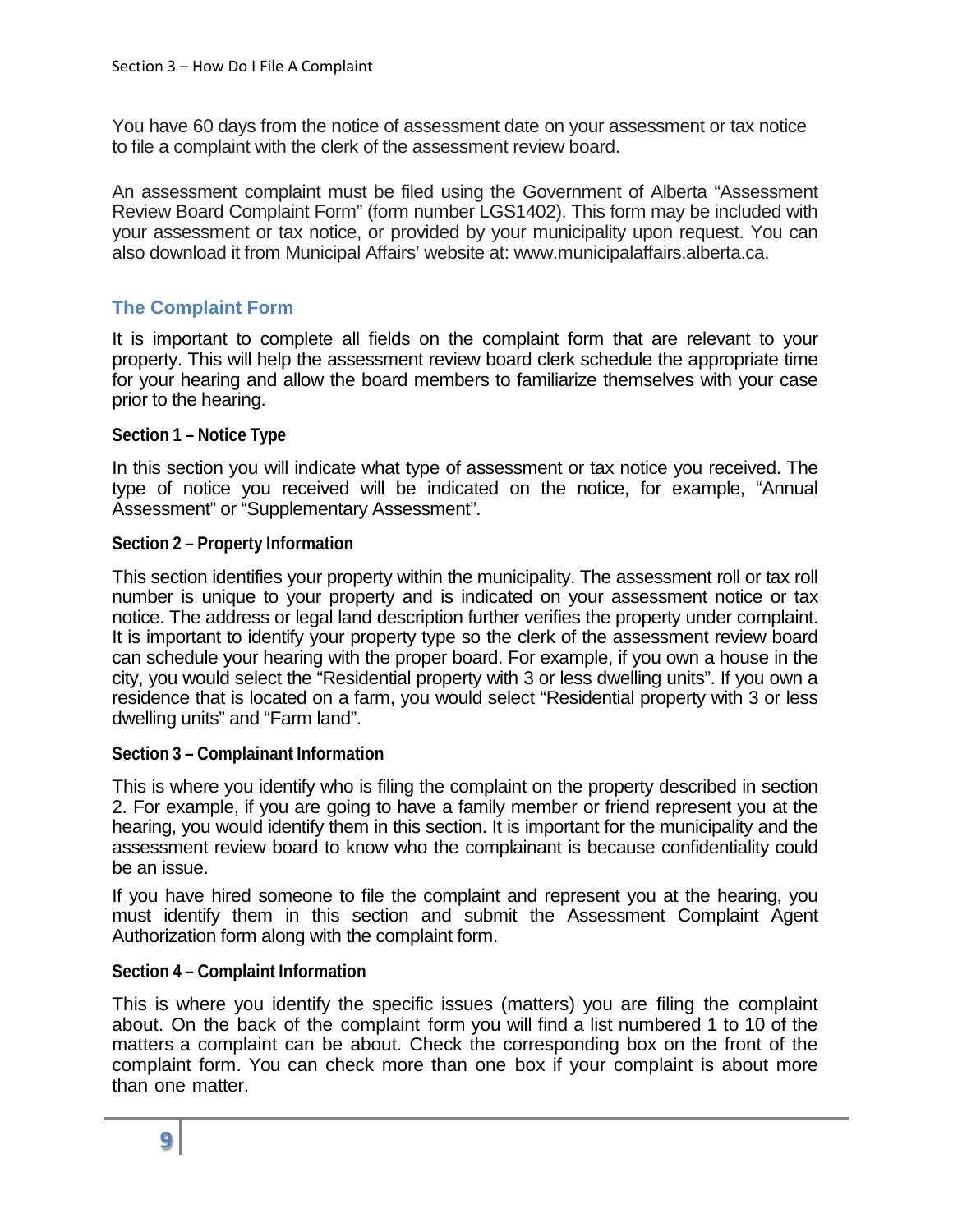### **Section 5 – Reason(s) for Complaint**

In the previous section, you identified the matter(s) for complaint. This section is where you provide the details about the matter. For instance, you may be filing a complaint about matter number 3 (the assessment amount).

Here is where you state what information on the assessment notice is incorrect (in this case it would be the assessment amount). You need to explain why the information is incorrect (for example, the square footage on your property record is wrong), what the correct information should be (for example, the actual square footage), and what the requested assessed value is.

# **Note: An assessment review board must not hear any matter regarding an issue that is not identified on the complaint form. This means you cannot introduce new evidence or issues at the hearing that have not been disclosed.**

### **Section 6 – Complaint Filing Fee**

If your municipality has set a filing fee payable by persons wishing to file a complaint, the filing fee must be submitted with the complaint form or the complaint will be invalid. If the assessment review board makes a decision in your favour, or you and the assessor have reached an agreement and your assessment has been corrected and your complaint is withdrawn prior to the hearing, the filing fee must be returned to you.

### **Section 7 – Complainant Signature**

Be sure to sign, print your name, and date your complaint form, or have the family member or friend representing you sign, print their name, and date it.

**Note: Your completed complaint form and any supporting attachments, including the agent authorization form and the prescribed filing fee, must be submitted together prior to the deadline indicated on your assessment notice or tax notice. Complaint forms that are incomplete, filed late, or without the required filing fee are invalid.**

### <span id="page-13-0"></span>**Who do I send my complaint to?**

All complaints are sent to the clerk of the assessment review board for your municipality. Your assessment notice or tax notice will indicate the address.

**Tip: To avoid penalties, taxes must be paid on or before the deadline specified on the tax notice even if a complaint is filed.**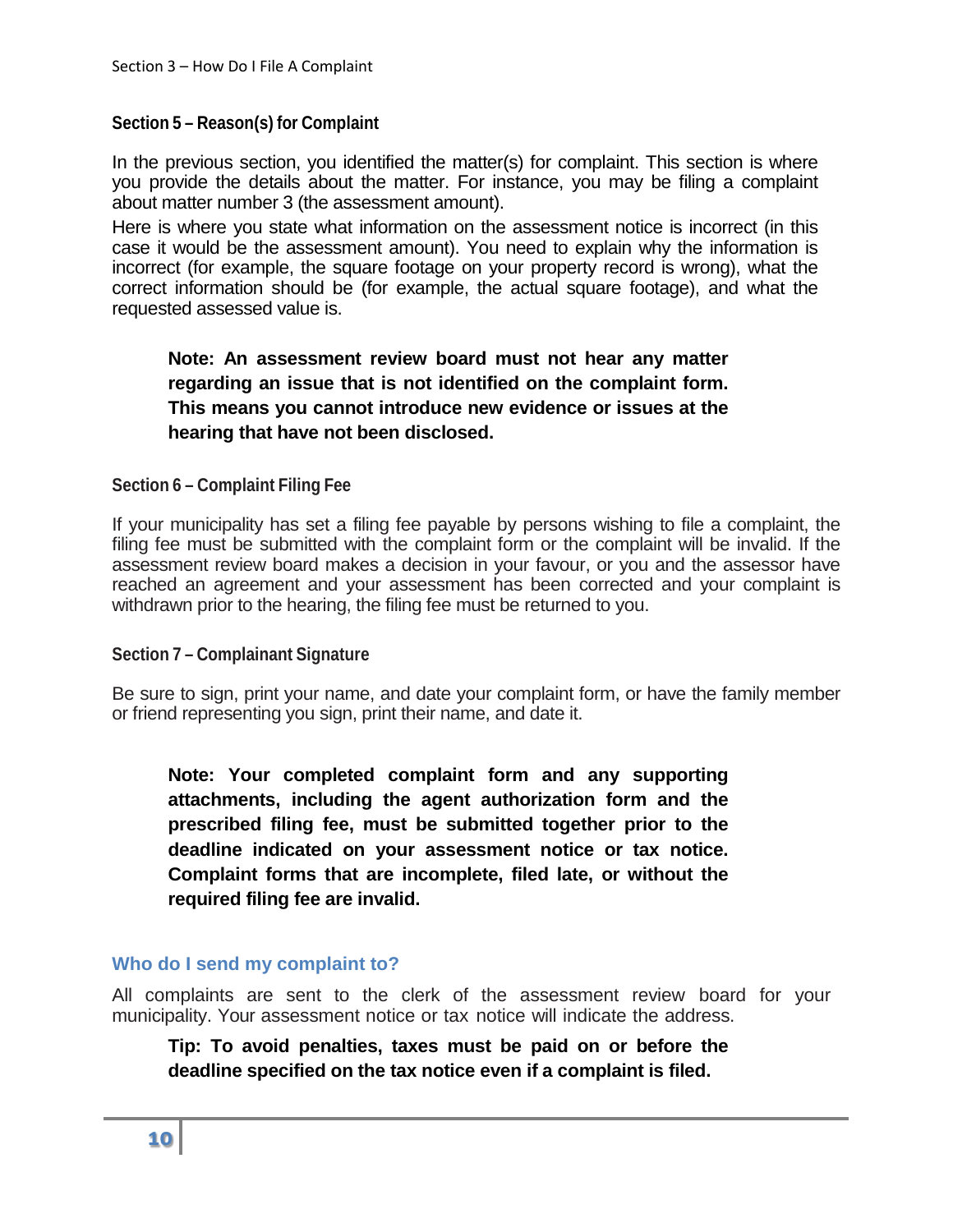### <span id="page-14-0"></span>**What happens next?**

The clerk of the assessment review board will review the complaint to ensure required information, proper attachments, and the filing fees have been provided. If there are no problems, the clerk will determine what type of assessment review board will hear your complaint. There are two types of assessment review boards that hear complaints depending on the type of property:

- Local Assessment Review Board (LARB) Members of this board are appointed by the municipality to hear assessment complaints about farmland and residential property with up to three dwelling units.
- Composite Assessment Review Board (CARB) Two members of this board are appointed by the municipality and one member is appointed by the Municipal Government Board. This board hears complaints about residential property with four or more dwelling units and non-residential property.

Once the clerk determines which board will hear your complaint, you will be notified of the hearing date and location. If your hearing is scheduled with a LARB, you will receive notice at least 35 days prior to the hearing date. If your hearing is scheduled to be heard by a CARB, you will receive notice at least 70 days prior to the hearing date.

### <span id="page-14-1"></span>**Disclosure timelines**

Once the date of your hearing has been set, you need to be aware of the following critical dates:

*For a complaint about an assessment to be heard by a LARB:*

*Complainant must provide full disclosure at least 21 days before the scheduled hearing date. Respondent must provide full disclosure at least 7 days before the scheduled hearing date. Complainant must provide rebuttal at least 3 days before the scheduled hearing date.*

*For a complaint about an assessment to be heard by a CARB:*

*Complainant must provide full disclosure at least 42 days before the scheduled hearing date*

*Respondent must provide full disclosure at least 14 days before the scheduled hearing date.*

*Complainant must provide rebuttal at least 7 days before the scheduled hearing date.*

For a complaint about any matter other than an assessment, the parties must provide full disclosure at least 7 days before the scheduled hearing date. An example of a non-assessment matter would be the name or mailing address of an assessed person or taxpayer being incorrect.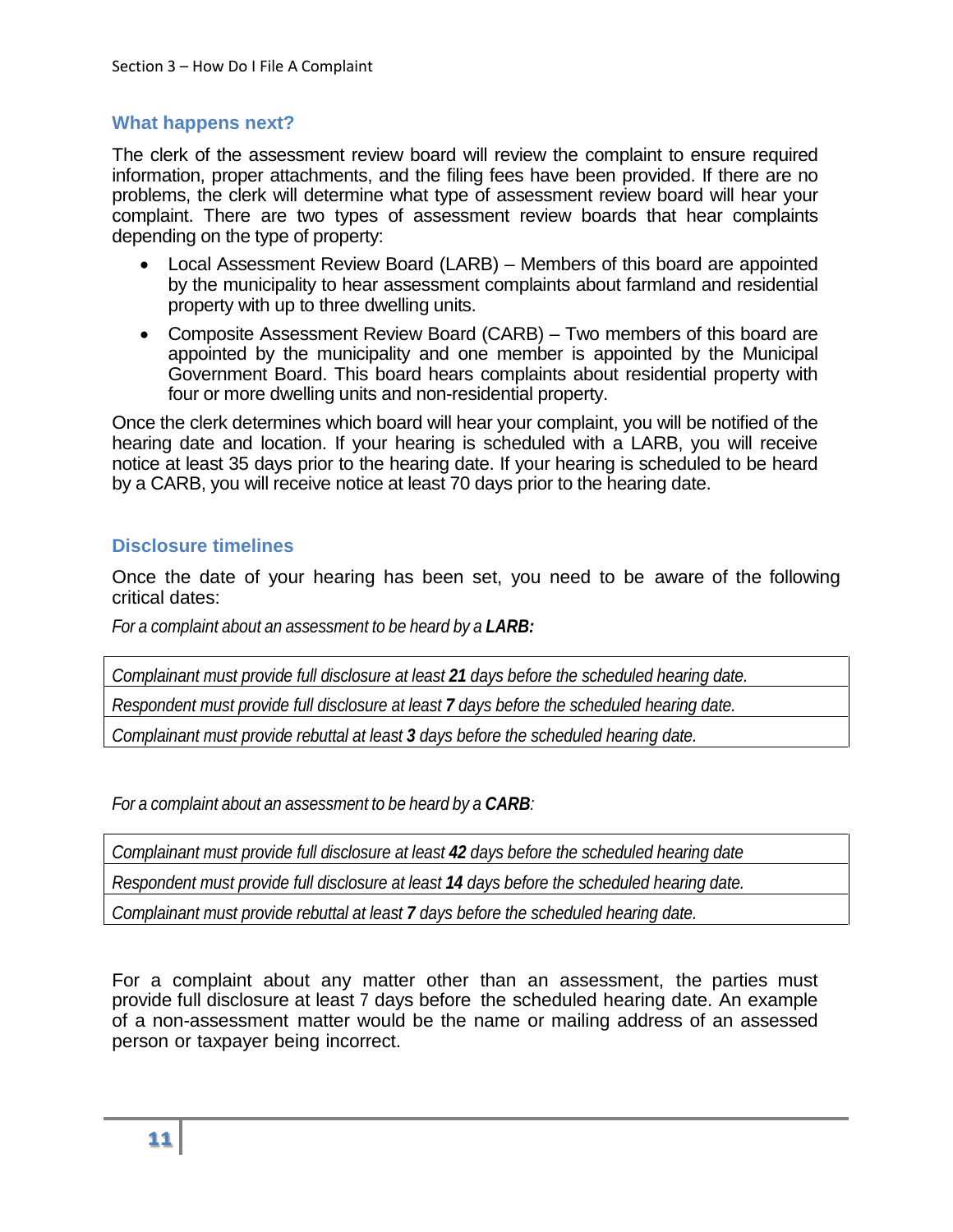### <span id="page-15-0"></span>**Disclosure of evidence**

As the complainant, you are obligated to provide the assessor with the information you will be presenting at the hearing. This is referred to as disclosure. Disclosure must include:

- All relevant facts supporting the matters of complaint described on the complaint form.
- All documentary evidence to be presented at the hearing.
- A list of witnesses who will give evidence at the hearing.
- A summary of testimonial evidence.
- The legislative grounds and reason for the complaint.
- Relevant case law and any other information that the complainant considers relevant.

**Note: The timelines for disclosure must be followed. Any information that has not been disclosed will not be heard by the assessment review board. The disclosure timelines can be reduced if the disclosure information is provided at the time the complaint is filed, and only if agreed to by both parties.**

### <span id="page-15-1"></span>**Preparing for your hearing**

When you are preparing for your hearing, it is important to remember you are responsible for gathering information proving your assessment is unfair or inaccurate. Your goal is to demonstrate the assessment on your property is not a fair estimate of the market value of your property in comparison to other similar properties in your neighbourhood.

Think about how you want to present your comparison information to the board. You could describe your property and explain how each of your comparable properties is similar to or different from your property. Use the sale prices or assessments of your comparison properties to show how the assessment of your property is inaccurate or unfair.

Bring your comparison chart to the hearing along with other information you have gathered including:

- The notes you took when you reviewed the assessment roll.
- Copies of the registry searches.
- Any other material you have gathered, such as photographs and maps.

This information will help you to answer questions about the accuracy of your comparisons.

If you say there is a physical problem with your property that affects its value, bring to the hearing:

• Written confirmation that the problem exists and a repair estimate from at least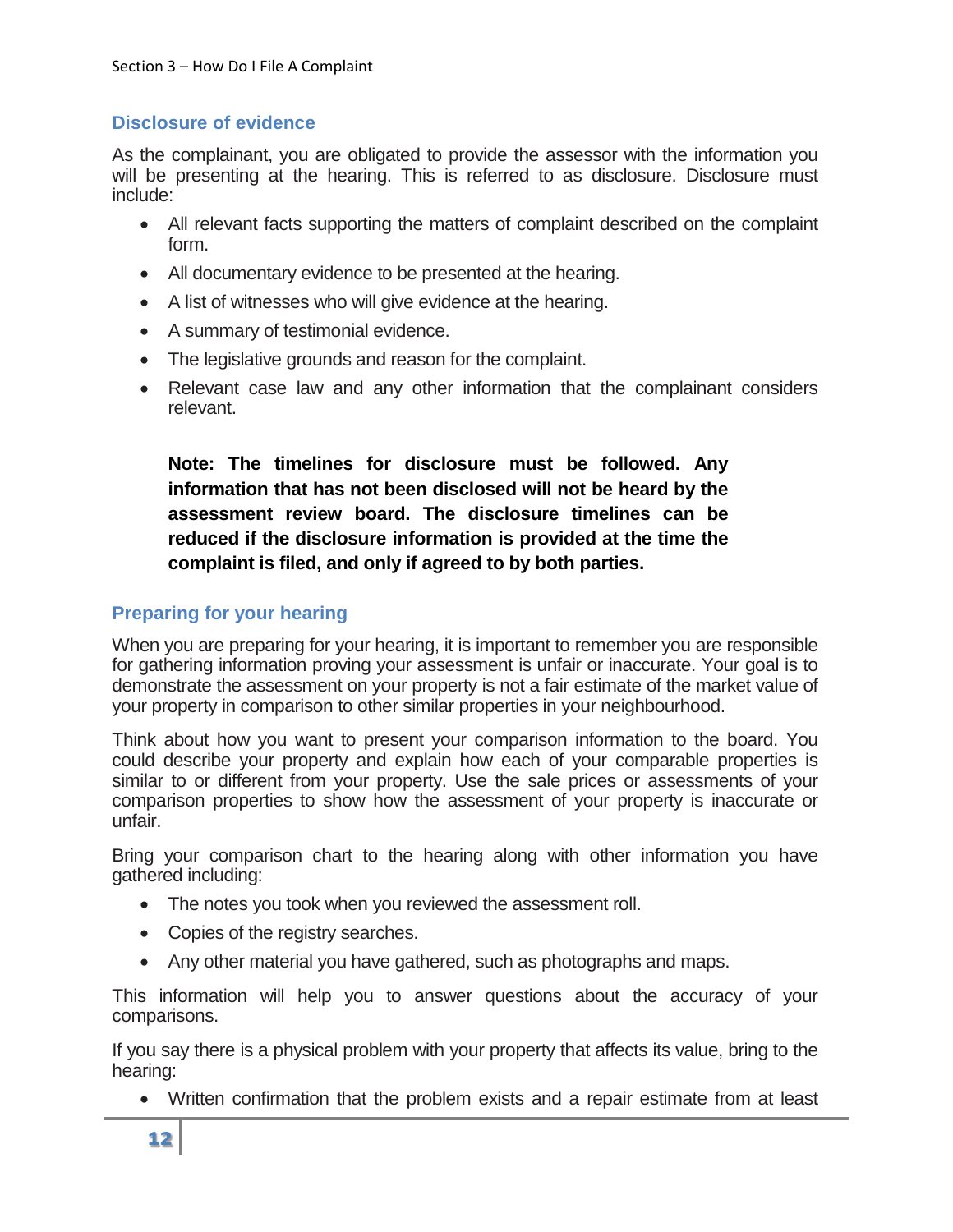one reputable contractor.

- Photographs of the problem area.
- The written opinion of a realtor or appraiser saying how this might affect the value of your property in the current market. This opinion may or may not be accepted as evidence.

**Tip: Make copies of all your material (including photographs) to take to the hearing for yourself, the board members, and the assessor. Contact the assessment review board to confirm the number of copies you will need to provide.**

**Note: Information that has not been disclosed prior to the hearing will not be heard by an assessment review board.**

# <span id="page-16-0"></span>**At the hearing**

The following is a typical sequence of events at an assessment review board hearing:

- The hearing is called to order and board members are introduced.
- The clerk reads the assessment complaint.
- You and the assessor introduce yourselves.
- The presiding officer outlines the hearing process.
- You and the assessor summarize your presentations.
- You present your case.
- The assessor and board members may ask you questions.
- The assessor presents his or her case.
- You and the board members may ask questions.
- You may offer evidence regarding the assessor's case.
- You summarize your case and state your argument.
- The assessor summarizes his or her case and states an argument.
- The board considers the information presented.
- The board must complete a written decision within 30 days; the clerk will send that decision to you within 7 days of receiving it.

An assessment review board may make any of the following decisions:

- Dismiss the complaint if it was not made within the proper time.
- Dismiss the complaint if you have not explained why you think information in the assessment or tax notice is incorrect or unfair.
- Change the assessment; the description of your property or business; the name and mailing address on the assessment notice; an assessment class; an assessment subclass; the type of property; the type of improvement; the school support; whether the property is assessable; and whether the business or property is exempt from taxation.
- Decide no change is required.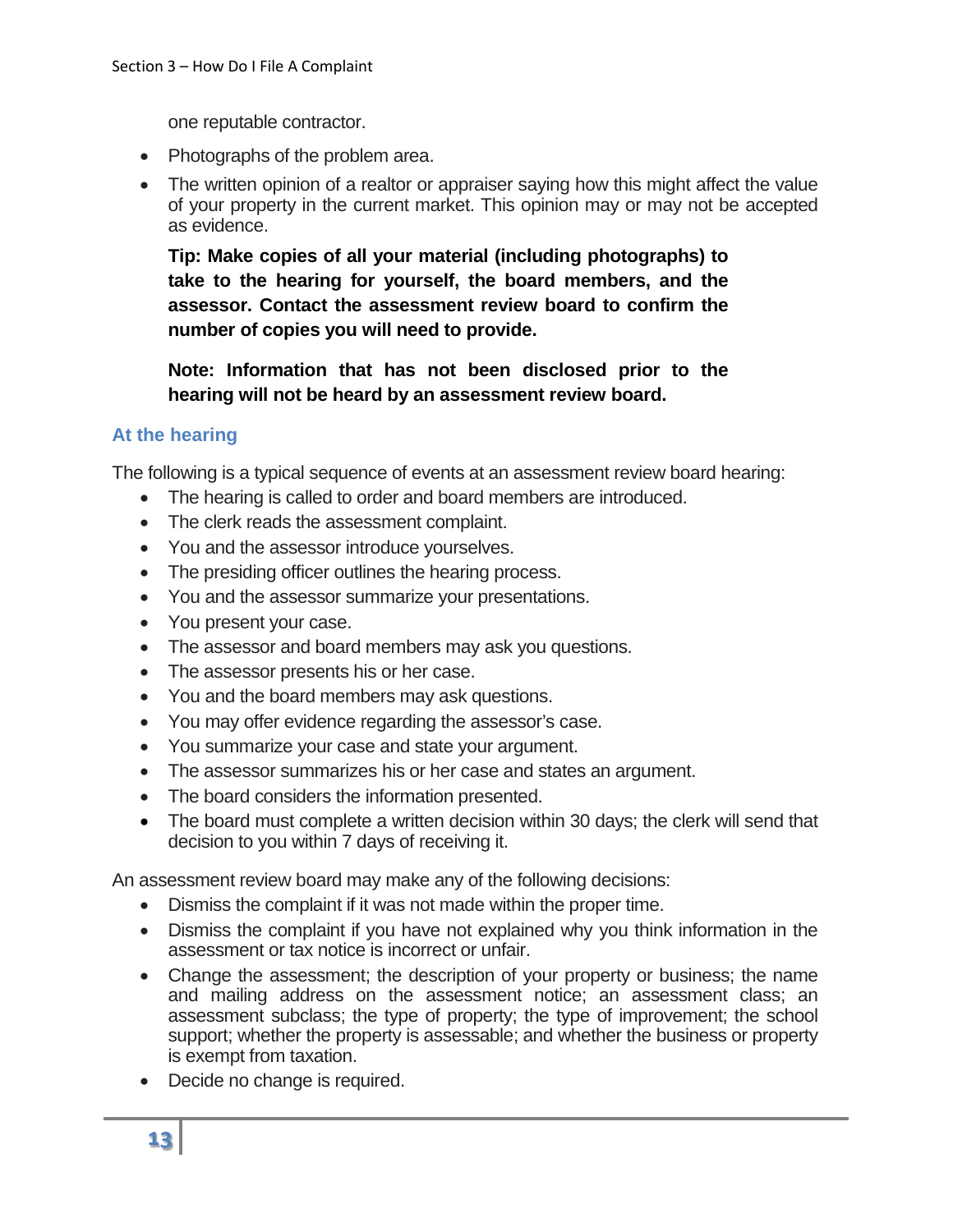If you believe the assessment review board made an error in its decision, you may file an application for judicial review with the Court of Queen'sBenchofAlberta.

Youhave 60 daysfromthe date of the written decision of the assessment review board to file your application.

Notice of an application for judicial review must be given to:

- a) the assessment review board that made the decision;
- b) the complainant, other than an applicant for the judicial review;
- c) an assessed person who is directly affected by the decision, other than the complainant;
- d) a municipality, if the decision that is the subject of the judicial review relates to property within the boundaries of that municipality; and
- e) the Minister.

If an applicant for judicial review makes a written request for materials to the assessment review board for the purposes of the application, the assessment review board must provide the materials within 14 days from the date on which the written request is served.

### <span id="page-17-0"></span>**Judicial Review**

Judicial review is the process whereby a judge of the Alberta Court of Queen's Bench reviews the decision of the assessment review board. Judicial review is not the same as an appeal. Among other things, it has two important differences:

- 1. **Remedies** A judicial review is not a re-hearing of a case. Rather, the decision of the assessment review board is reviewed to determine whether it has acted in a fair, reasonable, and lawful manner. The most common remedy is to refer the matter back to the board with instructions to re-hear the complaint.
- 2. **Standard of Review** The standard of review refers to how closely a judge will review a board's decision.

There are two standards of review:

- a. Reasonableness if this approach is adopted, a judge will simply consider whether the board's decision falls within the wide and flexible range of reasonable outcomes. As such, the judge is more likely to respect the board's ruling and allow it to stand.
- b. Correctness under the correctness standard, a judge will review the decision to determine if it is correct. It is more likely that a decision will be overturned or altered if the court adopts the correctness approach.